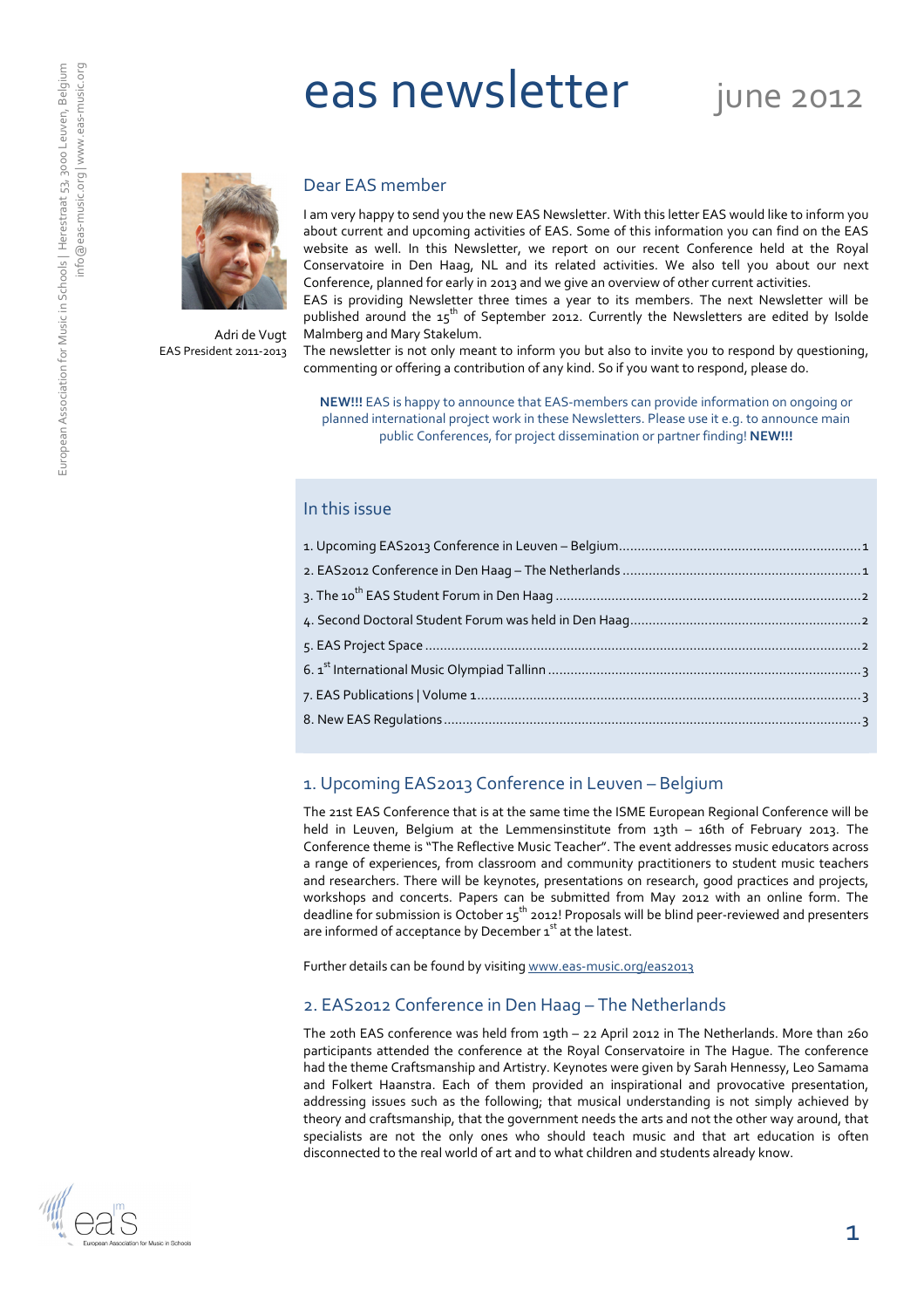

An interesting element in this conference was the programming of seminars. Five national associations and networks came together to share their perspectives on craftsmanship and artistry. The students forum and doctoral students forum have become again a big success and will remain as a unique feature of the EAS conferences. For the first time, EAS organised a long meeting with the national coordinators prior to the conference. To be continued.

The conference offered many beautiful concerts, varying from Early Music and Jazz to Music theatre performances and Video Art. The EAS thanks the Royal Conservatoire and in particular Marijke van den Bergen (conference manager), Imre Ploeg and Adri de Vugt for their great hospitality, good organization and the artistic atmosphere.

Isolde Malmberg

## 3. The 10<sup>th</sup> EAS Student Forum in Den Haag

This year's jubilant EAS Student Forum was held at The Hague Royal Conservatoire between the 17th – 20th of April 2012. 25 students from 12 European countries shared their examples of musical activities in the schools, presented their educational systems and worked on the main theme "Teacher as a Musician - School Perspective." They were inspired by the workshop of Professor Renee Jonker entitled "Leading Creative Workshops." With his help and the guidance from the student forum team (Kilian Baur, Imre Ploeg, Branka Rotar Pance), students presented a showcase of their work to the EAS delegates at the conference. This was very imaginative and they included music and drama to highlight the key points from their work in a way that was entertaining and much appreciated by the audience. Feedback from the students written in their diaries was positive and encouraging. Now they are continuing the work through use of the social media.

Branka Rotar Pance

## 4. Second Doctoral Student Forum was held in Den Haag

We held our second Doctoral Students Forum and, as last year, we had a rich variety of participants, including experienced practitioners in the field of music education as well as those involved as early career students. There was representation from higher education institutions across Europe (Austria, Czech Republic, England, Ireland, Italy and Lithuania). The forum began on Wednesday afternoon and ended with a poster session on Friday within the main conference programme. This provided participants with an opportunity to discuss their work with delegates attending the conference. Feedback from the group was very positive, as the following comments show: a very good model of critical community; new friends in the same boat; contact and exchange of ideas with peers in PhD process; enabled our research ideas to be 'real.'

Participants enjoyed opportunities for discussions and feedback sessions on aspects of each study such as; the ongoing discovery of new perspectives, new point of view; the dynamics of thinking/ reflecting; sharing a perceived problem and receiving help in this specialised environment and in an international context, where they had an opportunity to develop English language skills; learning to think and talk about scientific work and English.

It was very pleasing too, to see participants from last year's DSF returning to EAS conference in the Hague as delegates and we would like to find a way to keep in touch with the participants from all of our DSF events.

Mary Stakelum

### 5. EAS Project Space

For the second time at the Conference, the EAS project space provided an important platform for EAS-members who are involved in project work. Natassa Economidou-Stavrou from Cyprus, Marinus Verkuil from The Netherlands and Markus Clovjecek from Switzerland gave accounts of their ongoing projects and were looking for new project partners in future projects. EAS is promoting multilateral project work and provides support and advice to members. See http://www.eas-music.org/en/projects/

EAS encourages its members to use the EAS-Newsletter as a way to promote ideas for new projects, to look for partners or to disseminate findings or report on work in progress on projects. For further information, on these, please contact **Isolde Malmberg**.

![](_page_1_Picture_15.jpeg)